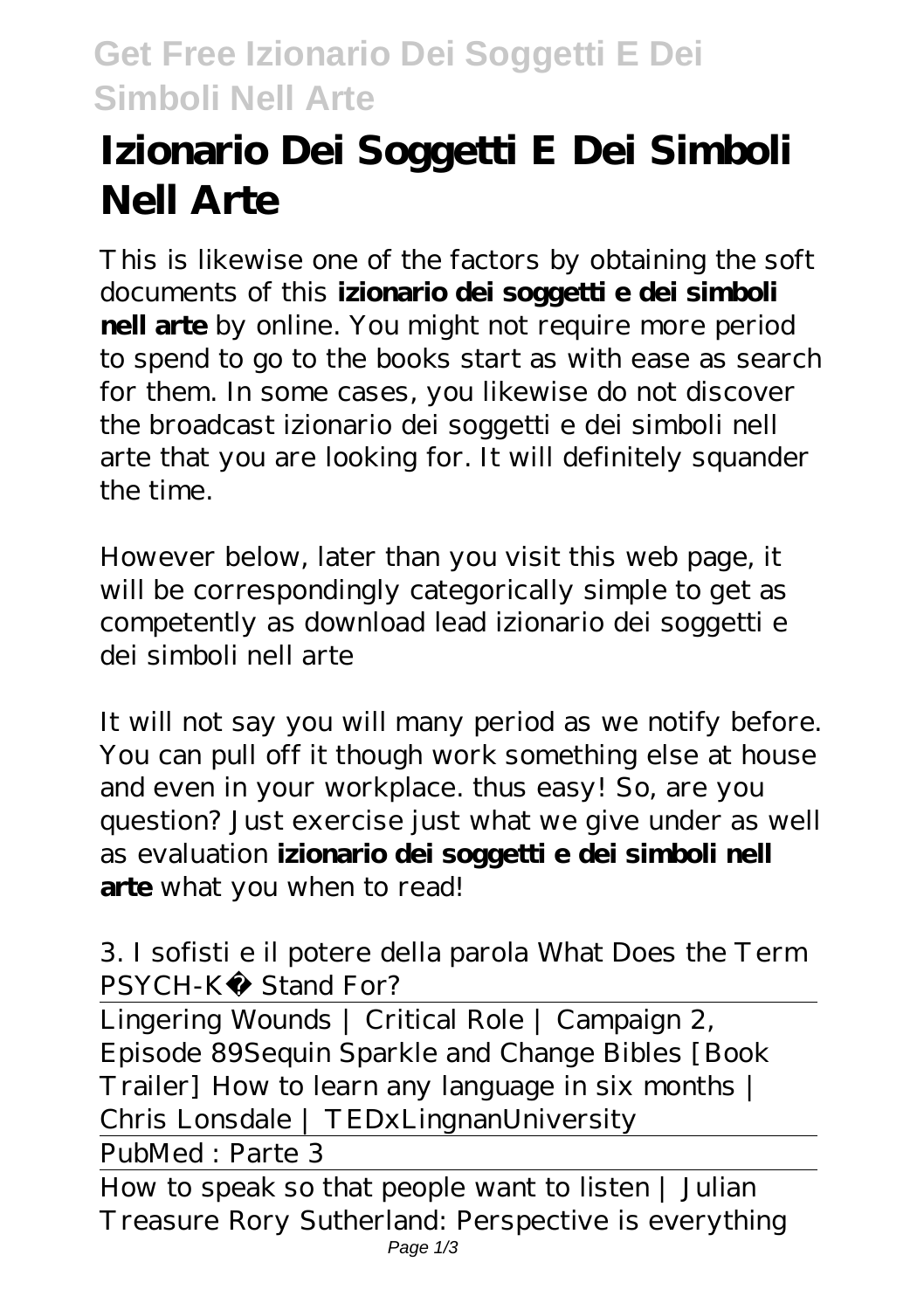### **Get Free Izionario Dei Soggetti E Dei Simboli Nell Arte**

Why we make bad decisions | Dan Gilbert *The puzzle of motivation | Dan Pink* How to spot a liar | Pamela Meyer AIMOOC 1.3 - Memoria di lavoro e funzioni esecutive *How to build your confidence -- and spark it in others | Brittany Packnett The surprising truth in how to be a great leader | Julia Milner | TEDxLiège* Opzioni vanilla nel mercato delle valute (Forex) e Cfd. How to change your behavior for the better | Dan Ariely *How to order pizza like a lawyer | Steve Reed | TEDxNorthwesternU Why you should make useless things | Simone Giertz*

You Don't Find Happiness, You Create It | Katarina Blom | TEDxGö teborgGreat leadership starts with selfleadership | Lars Sudmann | TEDxUCLouvain

The Secret to Success: It's Not What You Think | Kim Perell | TEDxPepperdineUniversityProgramming your mind for success | Carrie Green | TEDxManchester Devotion: \"Mr. Unforgettable\" Steven Pinker: What our language habits reveal Lezione #15 - Data Warehousing

The opportunity of adversity | Aimee Mullins **Uncountables : Non Numerabili** The history of our world in 18 minutes | David Christian *Opzioni vanilla nel mercato delle valute (Forex).* **Corso di inglese BASE (15) IN ON AT | Spiegazione PREPOSIZIONI di LUOGO - A1/A2** *Izionario Dei Soggetti E Dei* These are days with a reporting anomaly. Read more here. Update for July 14 Hot spots Total cases Deaths Cases perPer capita Hot spots Total cases Show all About this data Daily cases are the ...

*Coronavirus World Map: Tracking the Global Outbreak* Find out more about sending content to . To send